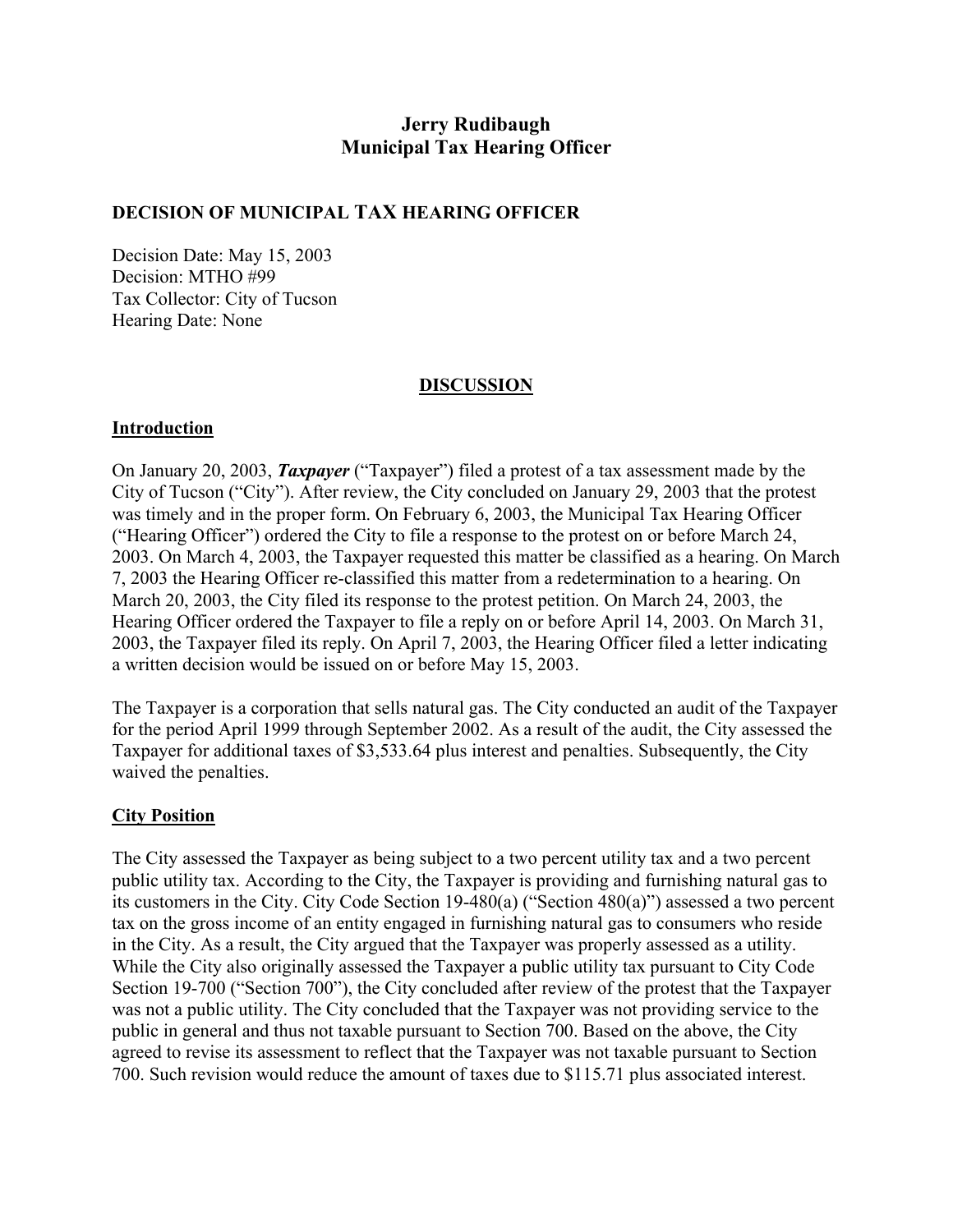#### **Taxpayer Position**

The Taxpayer asserts that it was not formed in the State of Arizona ("State") as a "public utility", but as a competitive energy service supplier ("ESP"). According to the Taxpayer, it sells natural gas on a competitive retail basis wherein members of the public are not necessarily entitled as of right to the Taxpayer's services. Accordingly, the Taxpayer argued it does not meet the definition of a public utility as set forth in Section 700. After review of the City's proposed revised assessment, the Taxpayer indicated it was agreeable to the proposed revision and would withdraw its request for a hearing.

## **ANALYSIS**

The Taxpayer is in the business of providing and furnishing natural gas to its customers in the City and thus properly assessed a transaction privilege tax pursuant to Section 480(a). Based on the evidence provided, the Taxpayer is not currently providing natural gas wherein members of the public are necessarily entitled as of right to the Taxpayer's services. As a result, the Taxpayer is not a public utility pursuant to Section 700 and the City's proposed revised assessment is appropriate.

# **FINDINGS OF FACT**

- 1. On January 20, 2003, the Taxpayer filed a protest of a tax assessment by the City.
- 2. After review, the City concluded on January 29, 2003 that the protest was timely and in proper form.
- 3. On February 6, 2003, the Hearing Officer ordered the City to file a response to the protest on or before March 24, 2003.
- 4. On March 4, 2003, the Taxpayer requested the matter be reclassified as a hearing.
- 5. On March 7, 2003, the Hearing Officer re-classified this matter from a redetermination to a hearing.
- 6. On March 20, 2003, the City filed its response to the protest petition.
- 7. On March 24, 2003, the Hearing Officer ordered the Taxpayer to file a reply on or before April 14, 2003.
- 8. On March 31, 2003, the Taxpayer filed its reply.
- 9. On April 7, 2003, the Hearing Officer filed a letter indicating a written decision would be issued on or before May 15, 2003.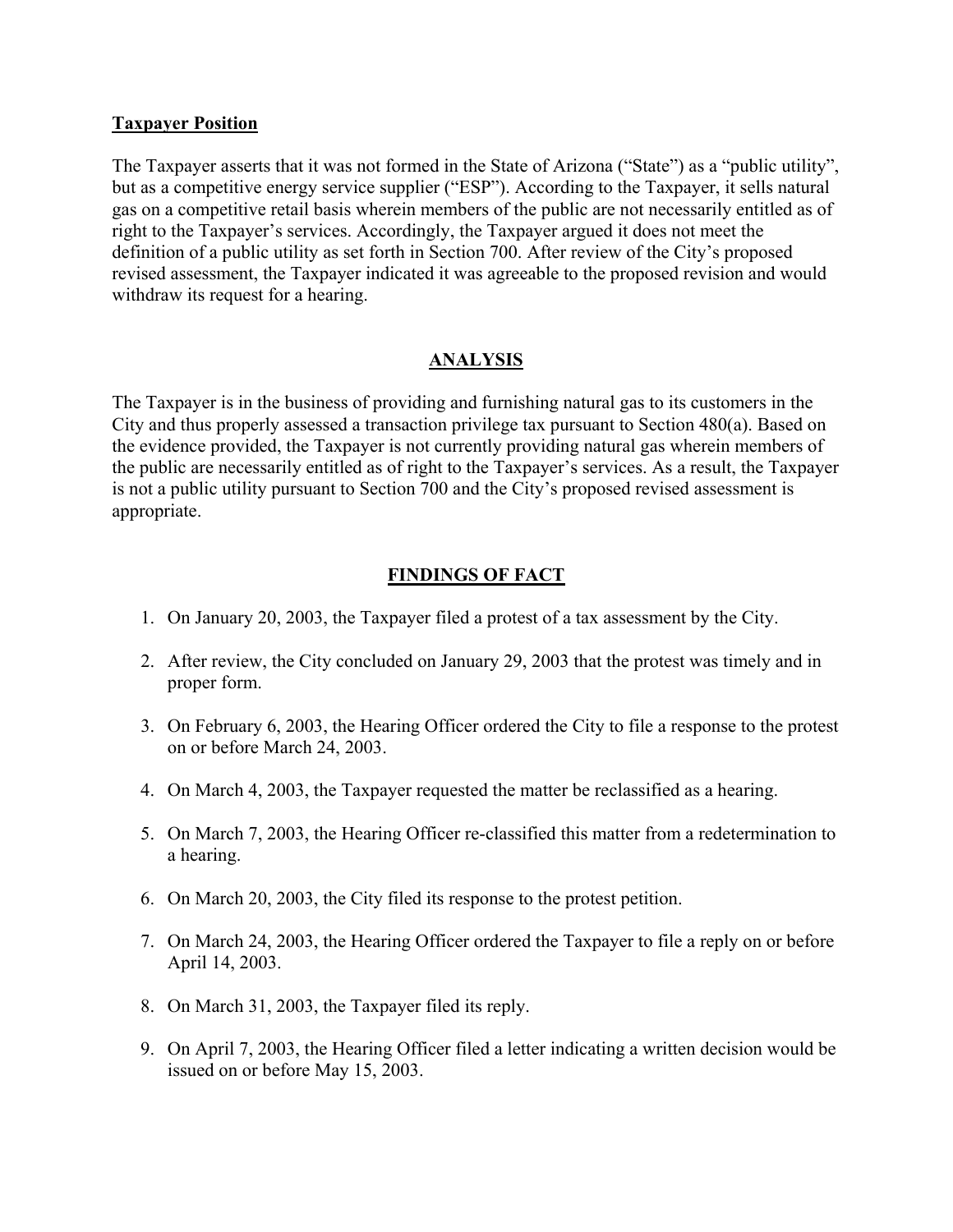- 10. The Taxpayer is a corporation that sells natural gas.
- 11. The City conducted an audit of the Taxpayer for the period April 1999 through September 2002.
- 12. As a result of the audit, the City assessed the Taxpayer for additional taxes of \$3,533.64 plus interest and penalties.
- 13. Subsequently, the City waived the penalties.
- 14. After review of the protest petition filed by the Taxpayer, the City concluded that the Taxpayer was not providing service to the public in general.
- 15. The City agreed to revise its assessment to reduce the amount of taxes due to \$115.71 plus associated interest.
- 16. The Taxpayer is providing and furnishing natural gas to its customers in the City.
- 17. Based on the evidence presented, the Taxpayer is not currently providing natural gas wherein members of the public are necessarily entitled as of right to the Taxpayer's services.

## **CONCLUSIONS OF LAW**

- 1. Pursuant to ARS Section 42-6056, the Municipal Tax Hearing Officer is to hear all reviews of petitions for hearing or redetermination under the Model City Tax Code.
- 2. The Taxpayer is in the business of providing and furnishing natural gas to its customers in the City and thus properly assessed a transaction privilege tax pursuant to Section 480(a).
- 3. The Taxpayer is not a public utility pursuant to Section 700.
- 4. The City's proposed revised assessment is appropriate.
- 5. Consistent with the Discussion herein, the Taxpayer's protest shall be approved.

## **ORDER**

It is therefore ordered that the January 20, 2003 protest by *the Taxpayer* of a tax assessment made by the City of Tucson should be granted consistent with the Discussion herein.

It is further ordered that the City of Tucson shall revise its assessment consistent with its March 20, 2003 response to the protest.